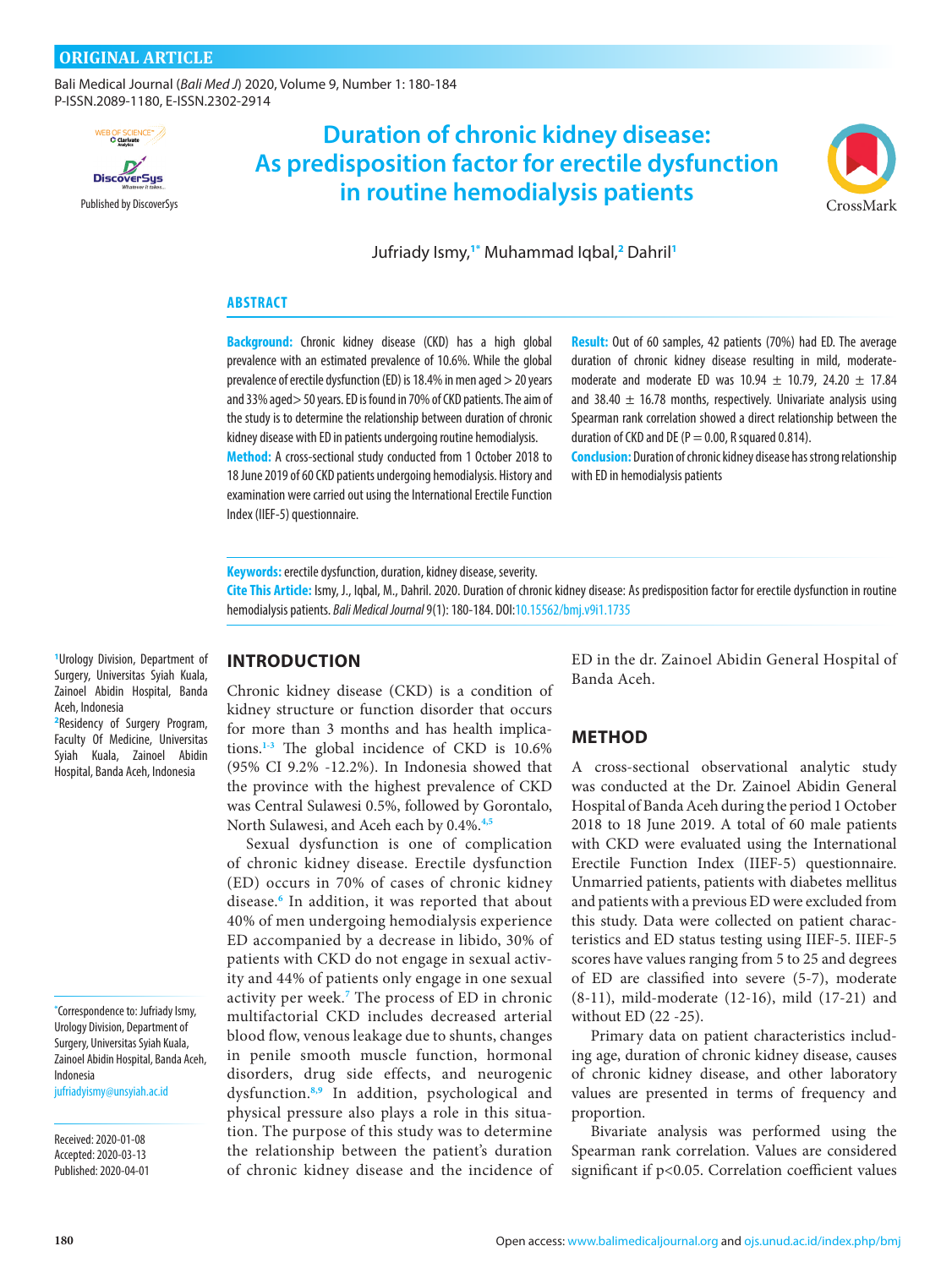are used to assess the strength of the relationship and the direction of the variable.

# **RESULT**

60 patients participating in the assessment, they had an average age of  $36 \pm 3.24$  years. Based on

**Table 1 CKD Patients' Characteristics**

the results of laboratory tests, the average values for hemoglobin, leukocytes, urea, creatinine, and blood glucose were 8.52±0.65, 8113.33±2136.72, 155.15±22.66. 11.141±5.67 and 97.18±9.83 respectively (Table 1). The mean duration of CKD was 16.30 ± 17.78 months with an IIEF-5 score of  $17.22 \pm 5.21$  (Table 2). We also analyzed the profile

| <b>Basic Characteristics</b>              | <b>Mean ± Standard Deviation</b> |  |  |
|-------------------------------------------|----------------------------------|--|--|
| Age (year)                                | $36 \pm 3.24$                    |  |  |
| Hemoglobin $(g/dl)$                       | $8.52 \pm 0.65$                  |  |  |
| Leukocytes $(\mu\mathbf{l})$              | $8113.33 \pm 2136.72$            |  |  |
| Urea $(mg/dl)$                            | $155.15 \pm 22.66$               |  |  |
| Creatinine $(mg/dl)$                      | $11.14 \pm 5.67$                 |  |  |
| blood glucose (mg/dl)                     | $97.18 \pm 9.83$                 |  |  |
| Duration of Suffering CKD (month)         | $16.30 \pm 17.78$                |  |  |
| Index Score of erectile function (IIEF-5) | $17.22 \pm 5.21$                 |  |  |
| Age-based on ED level (year)              |                                  |  |  |
| Normal                                    | $36.00 \pm 3.30$                 |  |  |
| Mild Dysfunction                          | $35.88 \pm 3.18$                 |  |  |
| Mild-moderate dysfunction                 | $36.80 \pm 2.67$                 |  |  |
| Moderate Dysfunction                      | $37.60 \pm 4.08$                 |  |  |

#### **Table 2 Profile of CKD patients, ED level and psychological-depression aspects in CKD patients**

| <b>Basic Characteristics</b>           | Frequency (n)  | Percentage (%) |  |  |
|----------------------------------------|----------------|----------------|--|--|
| <b>Etiology of CKD</b>                 |                |                |  |  |
| Hypertension                           | 39             | 65.0           |  |  |
| Idiopathic                             | 12             | 20.0           |  |  |
| Nephrolithiasis                        | 9              | 15.0           |  |  |
| <b>Nutritional status</b>              |                |                |  |  |
| Good Nutrition                         | 51             | 85.0           |  |  |
| Poor Nutrition                         | $\overline{9}$ | 15.0           |  |  |
| <b>Smoking</b>                         |                |                |  |  |
| Yes                                    | 52             | 86.7           |  |  |
| No                                     | 8              | 13.3           |  |  |
| <b>Education Level</b>                 |                |                |  |  |
| Higher Education (diploma/Undergrad)   | 6              | 10.0           |  |  |
| High Schools (Junior-Senior High Sch)  | 54             | 90.0           |  |  |
| Elementary (Elementary)                | $\mathbf{0}$   | 0.0            |  |  |
| <b>ED Level based on IIEF-5</b>        |                |                |  |  |
| Number of Patients without Dysfunction | 18             | 30.0           |  |  |
| Number of Patients with Dysfunction    | 42             | 70.0           |  |  |
| Mild dysfunction                       | 17             | 28.3           |  |  |
| Mild-moderate dysfunction              | 15             | 25.0           |  |  |
| Moderate dysfunction                   | 10             | 16.7           |  |  |
| Severe dysfunction                     | $\mathbf{0}$   | 0.0            |  |  |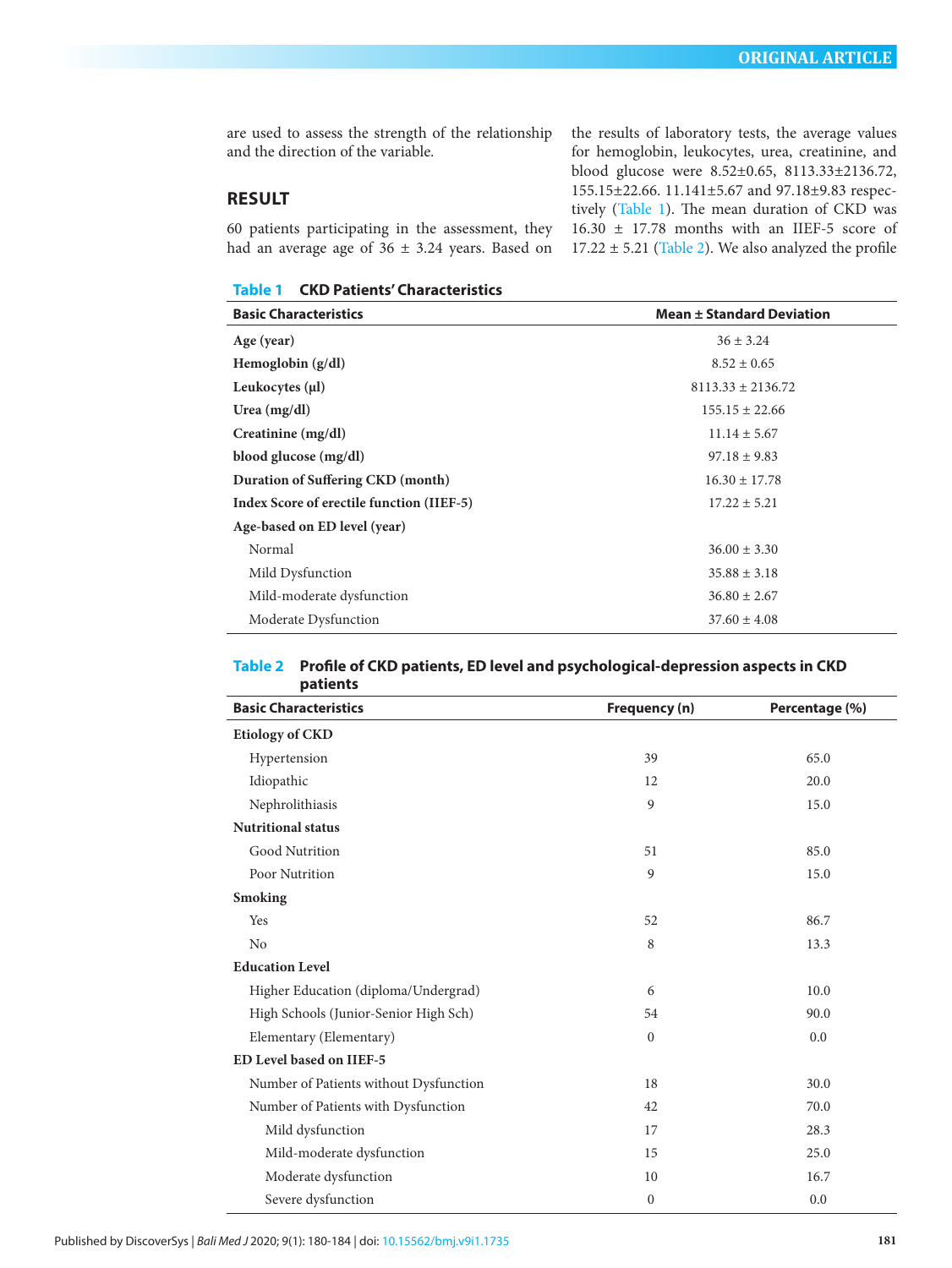| <b>Basic Characteristics</b>             | Frequency (n) | Percentage (%) |
|------------------------------------------|---------------|----------------|
| Psychological-depression aspects (PHQ-9) |               |                |
| Normal-minimal                           | 44            | 73.3           |
| Need Supervision                         | 14            | 23.3           |
| Moderate                                 | 2             | 3.3            |
| Severe                                   | 0             | 0.0            |
| <b>Highly Severe</b>                     | 0             | 0.0            |

#### **Table 2** *Continue*

#### **Table 3 The difference in the Duration of CKD on the Occurrence of ED**

| <b>Variable</b>           | <b>Duration of Suffering CKD</b>   |       |          |  |
|---------------------------|------------------------------------|-------|----------|--|
| <b>ED Level</b>           | Standard Deviation $(\pm)$<br>Mean |       | p-value* |  |
| Normal                    | 2.50                               | 2.12  | 0.00     |  |
| Mild dysfunction          | 10.94                              | 10.79 |          |  |
| Mild-Moderate dysfunction | 24.20                              | 17.84 |          |  |
| Moderate dysfunction      | 38.40                              | 16.78 |          |  |
| Severe dysfunction        | $\theta$                           | 0.00  |          |  |
|                           |                                    |       |          |  |

Note :\* based on Kruskal Wallis test

| <b>Duration of suffering CKD</b> | <b>Normal</b> | DE        | p-value |
|----------------------------------|---------------|-----------|---------|
| 0-6 months                       | 17(28.33)     | 7(11.67)  | 0.00    |
| 7-12 months                      | 1(1.67)       | 15(25.00) |         |
| $>12$ months                     | 0(0)          | 20(33.33) |         |
| Total                            | 18            | 42        |         |

#### **Table 4 Relationship between the Duration of CKD on the Occurrence of ED**

#### **Table 5 Relationship between the duration of CKD on the degree of ED**

| Variable               |         | <b>Dysfunction degree</b> |                 |           |          |
|------------------------|---------|---------------------------|-----------------|-----------|----------|
| <b>Duration of CKD</b> | Mild    | Mild-moderate             | <b>Moderate</b> | R-square* | p-value* |
| 0-6 months             | 6(6.8)  | 1(1.7)                    | 0(0.0)          | 0.814     | 0.00     |
| 7-12 months            | 9(15.0) | 5(8.3)                    | 1(1.7)          |           |          |
| $>12$ months           | 2(3.3)  | 9(15.0)                   | 9(15.0)         |           |          |

Note: \* based on the Spearman correlation test

of CKD patients including etiology, degree of ED and aspects of patient psychology (Table 3).

The relationship between the degree of ED and duration of chronic kidney disease is presented in table 4. In patients without ED, the mean duration of developing chronic kidney disease is  $2.5 \pm$ 2.12 months. The longer the patient suffered from chronic kidney disease, the higher the degree of DE patients ( $P = 0.00$ ). The mean duration of patients suffering from chronic kidney disease resulting in mild, moderate, moderate or severe ED, respectively  $10.94 \pm 10.79$ ,  $24.20 \pm 17.84$  and  $38.40 \pm 16.78$ months. In the statistical analysis, there was a significant difference between the duration of chronic kidney disease and the level of ED ( $p = 0.00$ ).

The relationship between the duration of suffering from CKD on the incidence of ED is presented in table 5. The longer the patient suffering from CKD, the more likely the patient to experience ED. This can be seen in the onset of 0-6 months, only 7 (11.67%) patients with ED compared to 17 (28.33%) normal patients. Whereas at the time of onset of more than 12 months, all patients experienced ED (Figure 1).

There is a direct relationship between the duration of suffering from CKD and the degree of DE ( $P =$ 0.00, R square 0.814). At the onset of 0-6 months, 28.3% of patients did not have ED while 6.8% had mild dysfunction and 1.7% mild-moderate dysfunction. However, in the onset of 7-12 months,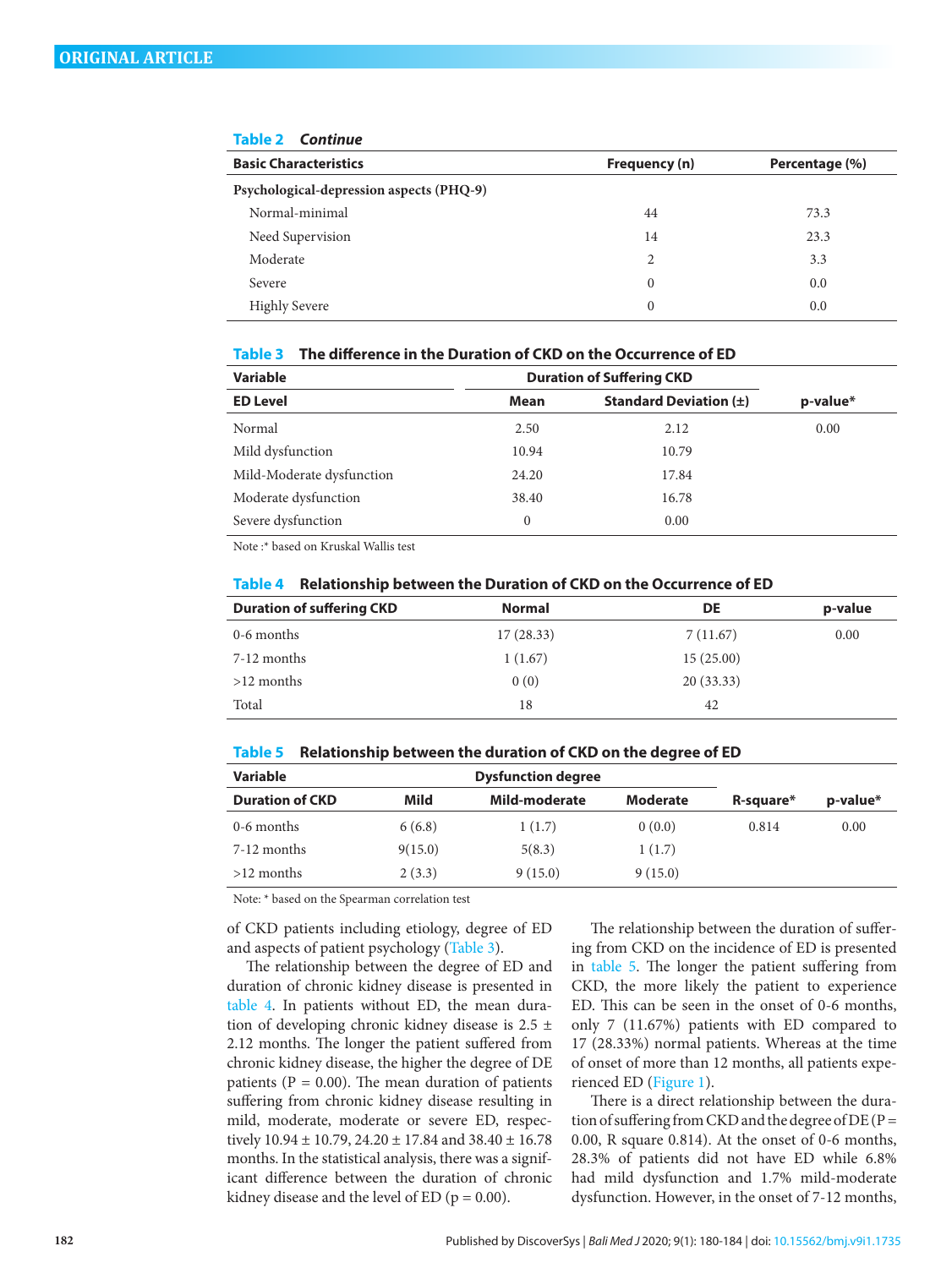

**Figure 1** Diagram of the duration of CKD on the level of ED

there was an increase in the incidence of mild ED by 15% and moderate DE by 8.3%. In the onset of more than 12 months, 15% have mild-moderate ED and 15% have moderate ED. The longer the patient has CKD, the more progressive levels of ED the patient will experience.

### **DISCUSSION**

Impaired sexual function is often found in patients with chronic kidney disease. In this study we evaluated the relationship between the duration of suffering from CKD on the occurrence of ED, so we can know the duration and progression of CKD until triggering ED, this can be a consideration in starting therapy. CKD patients in this study had an average age of  $36.43 \pm 3.24$  years with CKD onset for  $16.30 \pm 17.78$  months.

Globally the incidence of chronic kidney disease increases with age. Meanwhile, when reviewed based on ED levels, the average age of patients when experiencing mild-moderate ED was 36.80 ± 2.67 years and increased to  $37.60 \pm 4.08$  years in moderate dysfunction. These results are in accordance with the National Health and Nutrition Examination Survey (NHANES) report for 2007-2012 which explains that 5.7% of patients with chronic kidney disease are in the age range of 20-39 years, 8.9% at age 40-59 years and 33.2% above 60 years. In addition, Al Khallaf et al. reported that patients with ED in the population undergoing hemodialysis had an average age of  $38.2 \pm 6.6$  years.<sup>10,11</sup>

But in another study by Nishida et al. in 2016 reported that ED was not affected by the length of undergoing hemodialysis. This might be influenced by the study sample which is dominated by the elderly (59.2  $\pm$  10.7 years). In another study reported that old age was the main predictive factor of ED in CKD patients.**<sup>12</sup>**

In laboratory evaluation it is known that patients with kidney failure have an average hemoglobin of 8.52 ± 0.65, leukocytes 8113.33 ± 2136.72, urea 155.15  $\pm$  22.66 and creatinine 11.14  $\pm$  5.67. This illustrates that anemia and uremia in kidney failure are common conditions. Anemia occurs due to kidney failure in producing erythropoietin (EPO) so that the stimulation of erythrocyte production is inhibited. The condition of uremia in patients with CKD will also slow the survival of erythrocytes. The prevalence of anemia increases based on the decrease in the patient's GFR. Patients with anemia, accompanied by other accompanying risk factors, will increase the risk of ED. Anemia and uremia can also cause ED due to decreased oxygen delivery to the corpora cavernosa, decreased nitriloside, failure of sympathetic stimulus for erection and increase in endothelium-derived factors that can inhibit erectile capacity.**13-15**

The most common causes of CKD in this study were hypertension (65%) followed by idiopathic (20%), and nephrolithiasis (15%). Globally it is explained that renal glomerular damage is most often caused by diabetes mellitus (33%), autoimmune, systemic infections and neoplasms. Meanwhile, in vascular damage, hypertension is the main cause of chronic renal failure (21%). Kidney obstruction such as nephrolithiasis and urinary tract stones has also been reported to be one cause of CKD.**16-17**

Besides being caused by the etiologies mentioned above, ED can also be caused by the psychological aspects of the patient. In this study, 44 patients (73.3%) did not have depression. Psychological status of patients who need supervision as many as 14 patients (23.3%) and patients with moderate depression as many as 2 patients (3.3%). There are no patients with severe or very severe depression. This shows that there is a predominance of normal patients without depression in this study population. The mechanism of the relationship between depression and ED is still unclear. However, there is a role for behavioral models as well as biological changes that increase the risk of ED in depressed patients. Behavioral models explain that patients with depression tend to have negative thoughts and lack of confidence resulting in anxiety which reduces erectile function. Biologically, patients with depression will affect the hypothalamic-pituitary-adrenocortical (HPA) axis which causes excessive catecholamine production so that the relaxation function of the cavernous muscle deteriorates and ED occurs.**<sup>18</sup>**

ED assessment in CKD patients using the index of erectile function (IIEF-5) score in this study had an average value of  $17.22 \pm 5.21$ . Patients with CKD had the most severe ED 28.3%, mild-moderate 25% and moderate 16.7%. In addition, we also found